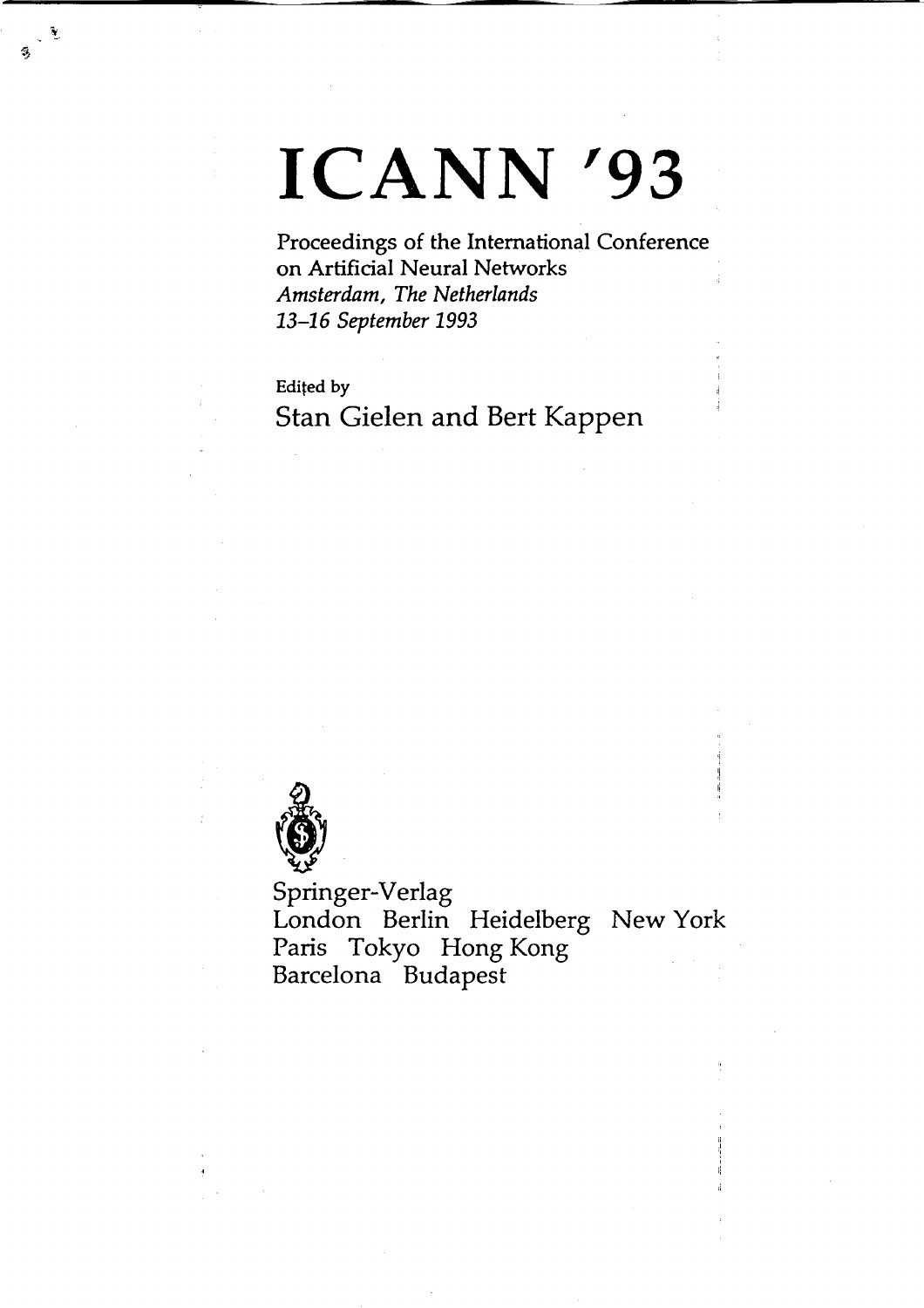# **A Distributed Multicolumnar System for Primary Cortical Analysis of Real- World** Scenes\*

T. Pomierski, H. M. Gross, D. Wendt

Technical University of llmenau Div. of Neuroinformatics D-98684 llmenau, P.O.Box 327, Germany e-mail: [pomi@informatik.tu-ilmenau.de](mailto:pomi@informatik.tu-ilmenau.de)

#### Abstract

In this paper we present a distributed multicolumnar system using an intracolumnar principal component analysis (PCA) for a topology preserving mapping of real-world grey level distributions within a two-dimensional intercolumnar Kohonen Feature Map. A two-stage principal component analysis within each processing column allows a similarity preserving description with only a few highly effective fitting parameters suited for a local translation invariant processing.

#### 1. Introduction

Cognitive abilities required for analysis or interpretation of real-world scenes can not be explained by pattern matching completely in parallel. Instead of this a controlled decomposition of a highly parallel and complex visual scene into a sequence of lower dimensional components (meaningful pieces) is more probable. Hereby both preattentive or data-driven and attentive vision mechanisms based on internal system knowledge are of decisive importance for controlling this decomposition process [1]. The regions of a visual scene that are of high interest for an active vision system because of their syntactical meaning (preattentive scene analysis) or because of data-driven activated internal hypothesis about the scene or single components (attentive or knowledge-based vision) will be referred to this paper as internal *regions* of *attention.* Central point of this paper is to propose a neural network architecture for distributed parallel analysis of internal *regions* of *attention* selected within a visual scene by the special attention mechanisms mentioned above. In the presented model concept the distributed analysis is realized by an array of cortical processing columns having a structural and functional similarity with the minicolumns localized at the primary visual cortex [7]. This columnar array analyzes parallel the *regions* of *attention* of the real-world input scene selected by preattentive or attentive mechanisms which are not subject of this paper. Each processing column is able to detect essential input features within the corresponding *analyzing field* inside the *region* of *attention* on the basis of complex receptive fields. These receptive fields can be structured unsupervised by an adaptive self-organizing process based on a neural motivated principal component analysis (PCA). Oja [3] demonstrated that a particular version of the Hebb rule leads to a synaptic weight vector that has a strong similarity with the principal component of the set of input vectors. As extension according to Sanger [5] the self-organization of principal components corresponding to the largest eigenvalues for input data sets selected randomly from various real-world scenes leads to sets of principal component arrays or receptive fields nearly identical in quality (see Fig. 1). These results lead us to the supposition, that the same sets of complex receptive fields for local input analysis are available to each cortical column independent of its localization within the visual cortex as weil as within our simple model architecture. The focus of this paper is to present a new extended neural network approach that enables a local topology preserving principal component analysis within each processing column that guarantees a locally translation invariant description of the local *field* of *analysis* with the lowest rate of describing parameters. Based on all fitting parameters in all processing columns a mapping into a two-dimensional intercolumnar organized Kohonen Feature Map becomes possible .

<sup>•</sup>Supported by Ministry of Research and Technology (BMFT), Grant No. 413-5839-01 IN 101D - NAMOS-Project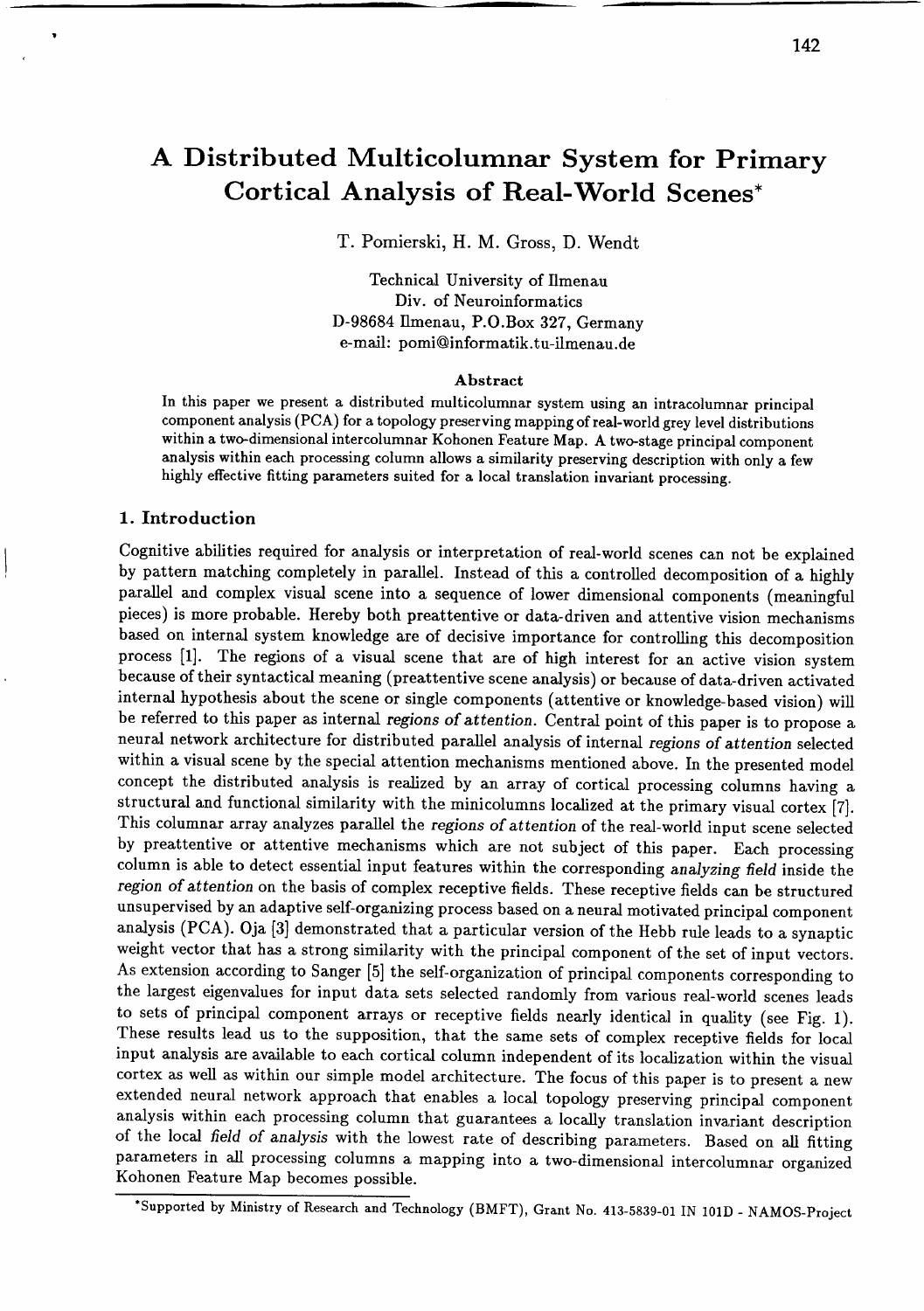

Figure 1: *(left)* Self-organized receptive fields *(principal component arrays)*  $w^{(1)}, ..., w^{(i)}, ..., w^{(n)}$ structured *in* an *unsupervised learning process by randomly selected input sampies out* of *the shown real-world scene* (*right*). This set of *receptive fields* is *implemented* within each processing column of *the columnar* array *(for further explanation* see *text).*

#### 2. Principal Component Analysis for Self-Organization of Receptive Fields

In the training period numerous images were obtained by recording real-world scenes and discretizing them to 512 pixel square images with 256 grey levels. No attempt was made to correct any optical irregularities. Local training patterns of  $16 \times 16$  pixels were obtained by choosing an area within the image at random. Each training vector was normalized only to interval  $<0$ , 1>. This was possible because of the conformity of mean point vector  $\mathbf{w}^{(0)}$  and first eigenvector  $\mathbf{w}^{(1)}$  of real-world scene data distributions (see Fig. 3). So it is justifiable to indicate real-world scenes as ones without mean value. This is the prerequisite for adaptive unsupervised learning without a-priori knowledge about the data distribution of real-world scenes. For our simulations we used a single-unit rule like that proposed by Oja [3] in 1982.

$$
w_j^{(1)}(t+1) = w_j^{(1)}(t) + \gamma(t) y(t) [x_j(t) - y(t) w_j^{(1)}(t)] \qquad (1)
$$

Here  $\mathbf{x} = (x_1, ..., x_j, ..., x_m)^T$  denotes the real valued input normalized to the interval <0, 1>, *y* is the output signal,  $w_j^{(1)}$  is the weight from input unit  $x_j$  to the single output unit *y*, and  $\gamma$  is the learning rate. This rule can be shown to produce a weight vector  $w^{(1)}$  corresponding to that eigenvector of the correlation matrix of all the inputs x which has a maximal eigenvalue. It extracts the principal component of the input data. The weight vector also tends to unit length. This rule was extended to  $i$  output units extracting the principal components in ascending sequence [5]. The learning process consists of two steps for each neuron *i*. First all parts of the input vector  $x^{(i-1)}$ already representable by weight vector  $w^{(i)}$  are subtracted.

$$
\mathbf{x}^{(i)}(t) = \mathbf{x}^{(i-1)}(t) - y_i(t)\mathbf{w}^{(i)}(t), \ \mathbf{x}^{(0)} = \mathbf{x}, \ i = 1, 2, ..., n
$$
 (2)

Afterwards the adaptation of all components  $w_j^{(i)}$  of weight vector  $w^{(i)}$  takes place.

$$
w_j^{(i)}(t+1) = w_j^{(i)}(t) + \gamma_i(t) \ y_i(t) \ x_j^{(i)}(t), \ i = 1, 2, ..., n, \ j = 1, 2, ..., m
$$
 (3)

The number of output units was determined by experiments showing that in context of our desired application 45 principal components are sufficient for extracting the essential information out of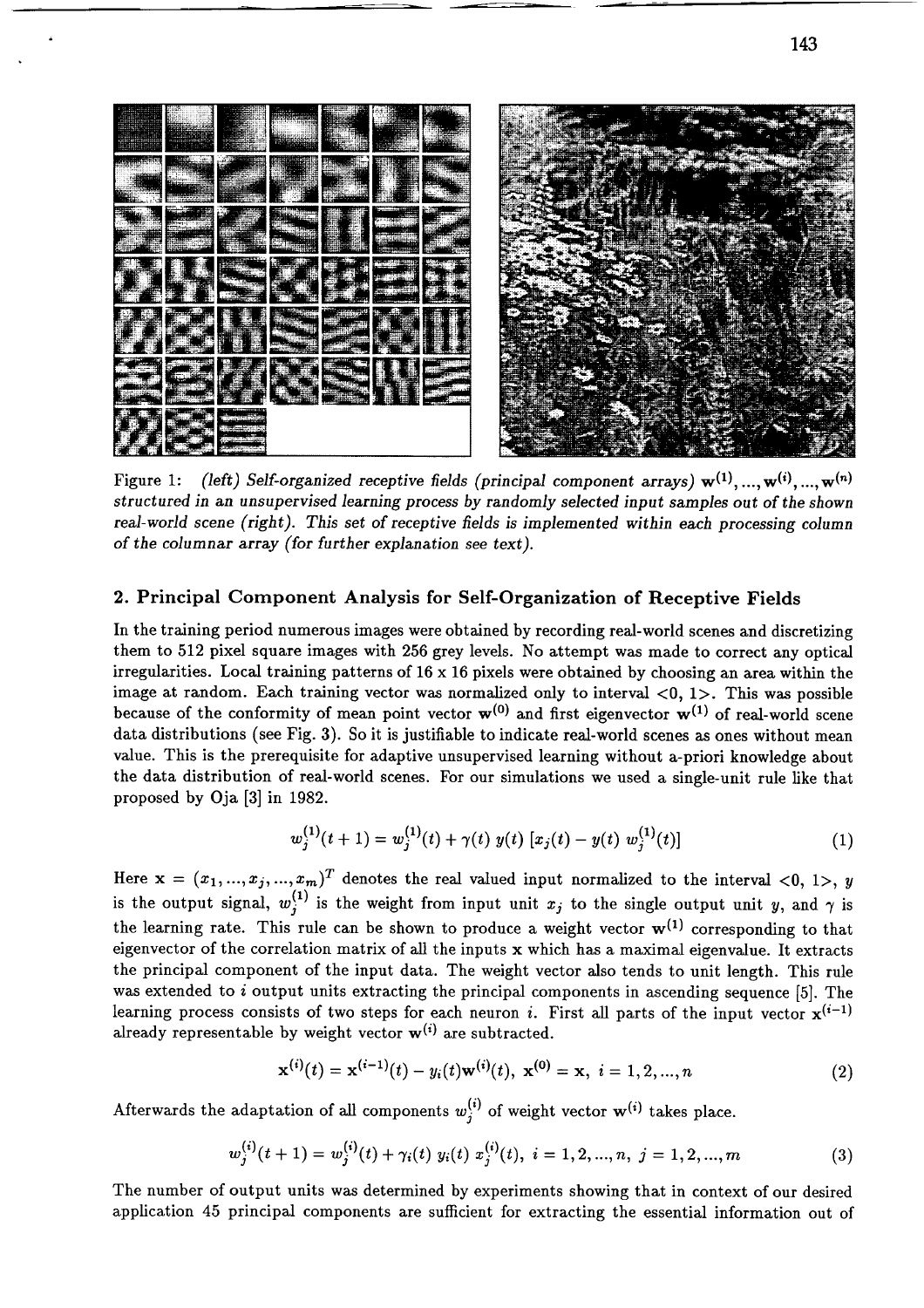

Figure 2: Principal depiction of the possible cor*relation of two variables*  $x_1$  and  $x_2$ . *The mean of*  $t$ he data distribution is not equal to zero. Accor*dingly, first it is* necessary to extract *the* mean *before determining* a *more favorable system* of *perpendicular coordinates.*



Figure 3: *Principal depiction* of *randomly selected* pairs of grey-valued pixels  $x_1$  and  $x_2$  situated *side by side within the visual* scene *in Fig.* 1. The mean point vector  $w^{(0)}$  of the data *distribution* and *the eigenvector corresponding* to *the largest eigenvalue* w(l) are *identical here (for more explanations* see *text).*

f.

 $16 \times 16$  square samples taken from real-world scenes (17% of all possible eigenvectors). The net was initialized by setting all the weights  $w_j^{(i)}$  to small random values so that the square sum of the components of each weight vector  $w^{(i)}$  was approximately unity. Training consisted of applying randomly selected inputs and updating the weights. We used a total of 50.000 presentations. Because of the output feed-back to the input neurons:

$$
\mathbf{x}^{(i)} = \mathbf{x}^{(i-1)} - y_i \mathbf{w}^{(i)}, \ i = 1, 2, ..., n
$$
 (4)

any weight modification of neuron i has consequences for neuron  $i+1$ . So it is necessary to give the weight vector  $w^{(i)}$  of neuron i the chance to stabilize before weight vector  $w^{(i+1)}$  of neuron  $i+1$  gets able to learn effectively (see Fig. 4). That is the reason why convergence of weights is assisted by



Figure 4: *Gradually reducing learning* rate *for neurons* i. *The mathematical description* of *the time varying* and *neuron* dependent *learning* rate *is* presented *in text.*

gradually reducing the learning rate

$$
\gamma_0(t) \frac{1}{\frac{1}{t}} \frac{a}{t+1} \qquad (5)
$$

$$
\gamma_i(t) = \gamma_{i-1}(t) \, v_i^{\dagger}, \, i = 1, 2, ..., n \quad (6)
$$

Here  $\gamma = (\gamma_1, \ldots, \gamma_i, \ldots, \gamma_n)^T$  is the learning rate for the neurons  $n =$  $(n_1, ..., n_i, ..., n_n)^T$ , *v* the threshold parameter, *t* the learning step and *a* the starting value. This leads to a weight stabilization of all 45 neurons after 50.000 learning steps (see Fig. 1). This principal component analysis evoked by visual stimulation of real world and resulting in forming complex receptive, fields is comparable in the broadest sense with the development of specialized receptive fields in the kitten visual cortex [6].

> 11 Ij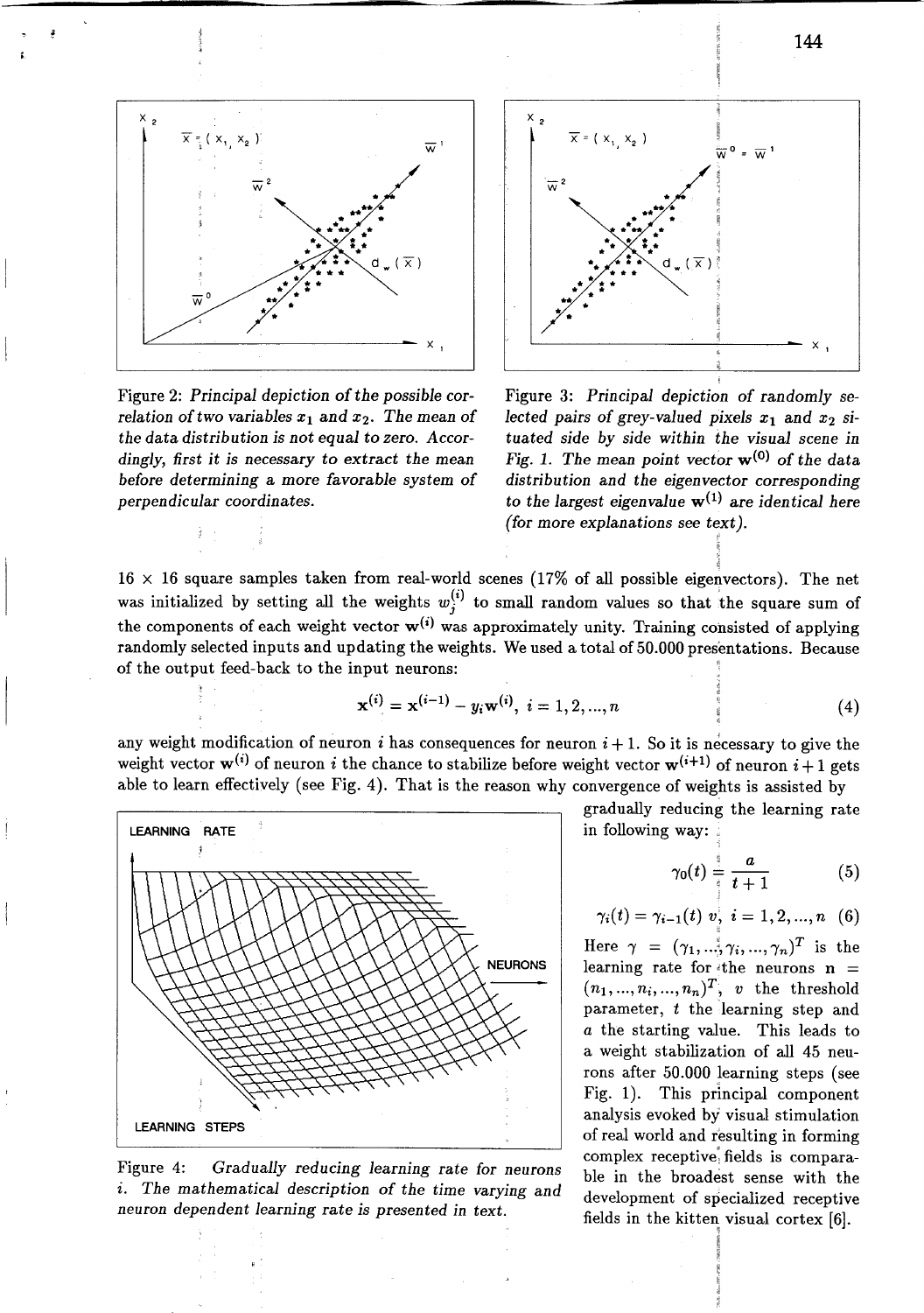The ability of the self-organized receptive field set to extract nearly complete the information of any real-world scene is shown in Fig. 5. To code the images, each scene was segmented in  $m \times m$  parts of  $n \times n$  pixels without overlap. Each segment in the scene was analyzed by the complete receptive field set learned on the basis of a completely different visual scene (Fig. 1, right). In this way for each segment 45 fitting values for coding are determined. Fig. 5 shows the two scenes after reconstruetion from the  $m \times m \times 45$  fitting values.



Figure 5: *Two views* of a *printer* are *shown* after *reconstruction from fitting* parameters *derived from the set* of *receptive fields shown in Fig.* 1. *These principal components have been self-organized* on *the basis* of *the real-world scene shown* at *the right* hand *side* of *Fig.* 1. *Both reconstruction test scenes shown here have been first segmented* and *analyzed by the receptive fields* of *Fig.* 1. and *then reconstructed from* 45 *fitting values for* each *segment.* It *is not possible* to *find essential differences between the original* and *the reconstructed scenes,* so *it isjustified* to *present only the reconstruction results.*

## 3. Intracolumnar Processing of Local Receptive Fields

In our model architecture (see Fig. 6) each processing column analyzes a definite local domain of the foeus region, the so ealled *region* of *analysis,* by complex reeeptive fields self-organized by the proposed neurallearning meehanism. These *regions* of *analysis* enclose in our model 32 x 32 square pixels for each column. Because of this field dimension  $16 \times 16$  processing columns analyze parallel a *region* of attention of  $152 \times 152$  pixels, as the overlapping between regions of analysis has been chosen to 75%. Presupposing grey-level distributions of the real-world seenes as additive superposition of periodic process parts, a convolution of the self-organized receptive fields (16  $\times$  16 pixels) with the *regions* of analysis  $(32 \times 32 \text{ pixels})$  is in accordance with an analysis of the period determined by the receptive field of first order  $w^{(1)}$ . The motivation for this convolution is the following: There were no internal relations detectable between fitting veetors for *analyzing regions* shifted inside the scene by only one pixel. The convolution presents a way to escape from this dilemma. By equalizing local translations similar fitting vectors for similar grey-level distributions are generated at the same time. Naturally, this is connected with a loss of precision, and in addition, this represents an irreversible process of analysis. Each of the  $16 \times 16$  columns determines the average of activation for all neurons with the same reeeptive fields situated within its *region* of *analysis.*

$$
f_i = \frac{1}{N^2} \sum_{k=0}^{N-1} \sum_{l=0}^{N-1} || \mathbf{w}^{(i)} \mathbf{x}_{kl} ||, i = 1, 2, ..., 45
$$
 (7)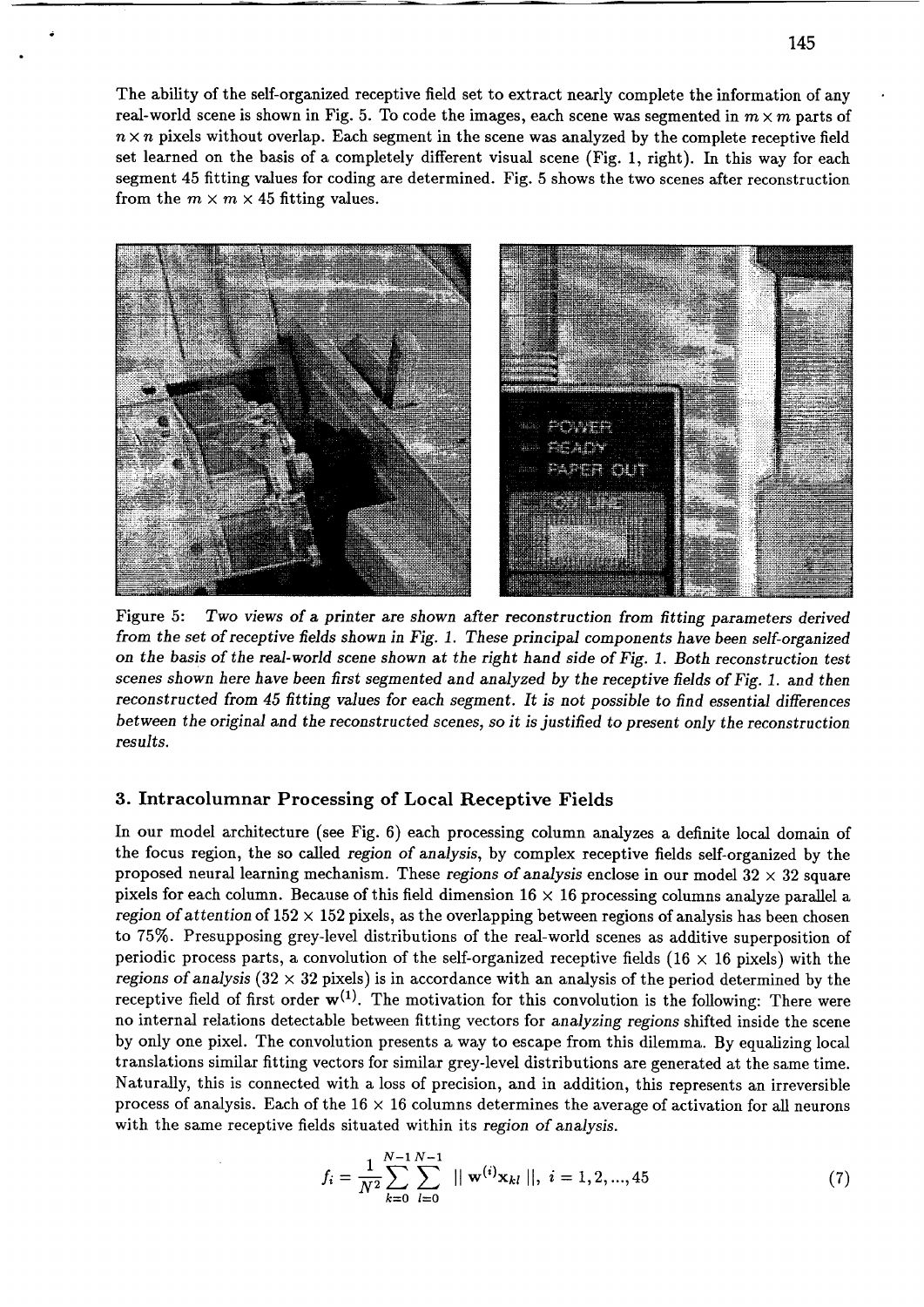In this way for each column an averaged 45-dimensional vector f of fitting values can be determined, which describes the mean conformity of the complex reeeptive fields with their *regions* of *analysis.* Here  $f = (f_1, ..., f_i, ..., f_{45})^T$  denotes the averaged fitting vector,  $w^{(1)}, ..., w^{(i)}, ..., w^{(45)}$  denote the two-dimensional arrays of principal eomponents (eomplex reeeptive fields), and x is the real-valued input of the *analyzing* region. The 1024 grey values of one *region* of *analysis* are redueed to 45 real fitting values, this is a compression rate of 95%. The first component of the fitting vector  $f_1$ describing the steady component was not used further for analyzing the features independent of the mean grey-level. A simple clustering of the  $16 \times 16$  fitting vectors determined in this way for different *regions* of *attention* was showing a eonformity with the human visual feeling. Several tests with different *regions* of *analysis* showed a generally exponential decay within the fitting vectors. This was a good prerequisite for an additional principal component transformation of the  $(45 - 1)$ fitting values to 2 *(x* and *y)* per proeessing eolumn deseribing the *region* of *analysis* sufficiently. A simple cluster analysis of this two-eomponent fitting vectors showed a still sufficient deseription of the *analyzing regions.* Based on these results eaeh eolumn is transmitting its fitting values *x* and *y* into a two-dimensional intercolumnar Kohonen Feature Map [2]. All columnar activations within a *focus* of attention (as mentioned above we implemented  $16 \times 16$  processing columns per focus) contribute to activation distributions within the two-dimensional feature map. This map eould be understood as an alphabet of all possible local grey-level distributions within real-world scenes. In



result of internal eompetition and seleetion processes within the Kohonen Map only one cluster ean be aetivated in a particular region of the map for a certain time whereas the others are suppressed until this cluster is deactivated. Using a topographieal eorreet reciproeal projeetion from the map to the multicolumnar system that columns eontributing to the just winning cluster are activated sequentially (see Fig. 7). The neural implementation of the analyzing and the Kohonen-based selection subsystems is the subject of our present work.

Figure 6: *The distributed multicolumnar sy*stem *for primary cortical analysis, consisting* of a *subsystem for the two-phase principal* com*ponent analysis* (see *text)* and a *subsystem for sequential selection* of *topological* adjaeent *columnar analyzing results. AB* and *EF* are co*lumnar activations (analyzing results) describing completely different grey-level distributions (for instance textures) in* a *complex realworld* scene. *The aetivation CD is indicating* a *border-region* of *overlapping visual structures AB and EF. This cluster is localized within the Kohonen* Feature *Map between neuron populations sensitive for the features AB and EF.*

# 4. Results and Conclusions

By using such a two-stage principal component analysis (PCA) it is possible to describe local grey level segments of real-world seenes by only two fitting parameters *(x, y)* sufficiently. It became possible to realize a topology preserving mapping within an intercolumnar feature map. An analyzing region overlap of 75% per column leads to very compact cluster-formed activations within the feature